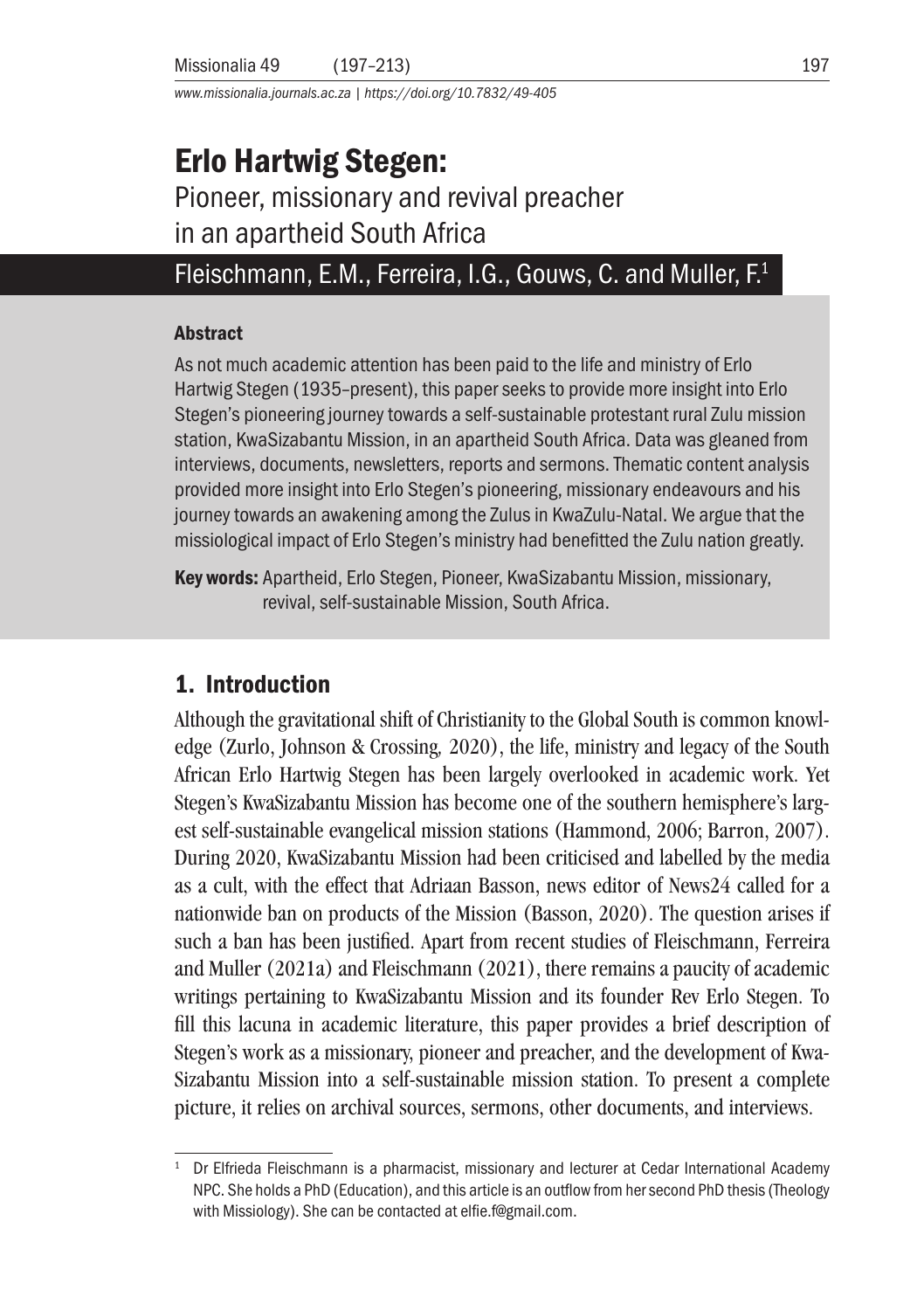#### 2. Ancestral roots and Christian influence

Louis Harms (1808–1865), a revival preacher from Hermannsburg, North Germany, who wanted to send missionaries to Africa, built a ship, the *Kandaze*, to transport people there. In 1871, Erlo Stegen's maternal ancestors, the Witthöfts, arrived on the *Kandaze* at Port-Natal (now Durban), South Africa (Du Toit, 1986; Kitshoff & Basson, 1985). They planned to support the Hermannsburg Mission Society (HMS) through agricultural activities (Volker, 2017; KSB, 2016).

Putting savings from their meagre salaries aside, Heinrich and Catharine (Stegen's paternal grandparents, who also came to South Africa for mission work) managed to purchase a small-holding of about two hectares after some years of hard labour (KSB, 2016). Then, after additional years of productive farming, they bought and relocated to a farm at Paardefontein called Mbalane (KSB, 2016), which Carl, their son, inherited.

#### 3. Early years and education

Erlo Hartwig Stegen was born on the Mbalane farm on 2 March 1935 as the fourth of Irmgard and Carl Stegen's six children. Owing to his liveliness, Erlo experienced several close encounters with death. He nearly choked to death; a few times, he suffered concussions, and he was once paralysed for a few days (Kitshoff & Basson, 1985). These accidents left him with recurring headaches, which clouded the rest of his childhood.

On more than one occasion, Erlo's parents related the history of Louis Harms and the Hermannsburg revival in northern Germany to their children (Kitshoff & Basson, 1985). The Stegens, although well aware of their historical family ties to the Hermannsburg missionaries and their missionary calling to minister spiritually to the African people, became more focused on attaining higher economic status. As a regular churchgoer and popular in his social circles, Carl filled the position of chief elder of the Lilienthal congregation for over 27 years (Fleischmann, 2021).

The Lilienthal congregation performed, along with its primary religious function, a strong social sub-function. Being German, the Lilienthal congregation found themselves isolated from other South Africans. South Africa had fought two world wars against the Germans, with World War II (1939–1945) still fresh in their minds. Therefore, these Germans focused on their church and its history to sustain their unified identity, which provided them with a sense of security during this tremulous time (Oosthuizen, 1985). For this reason, the congregation became relatively isolated from other Christians, finding safety in their Lutheran orthodoxy.

#### 4. Conversion, calling and a thorn in the flesh

Through the inspired preaching of Anton Engelbrecht, their new Minister, Erlo Stegen, became increasingly aware of the evil in his own heart and his ongoing sinfulness, even after taking communion. He realised his need for the working of the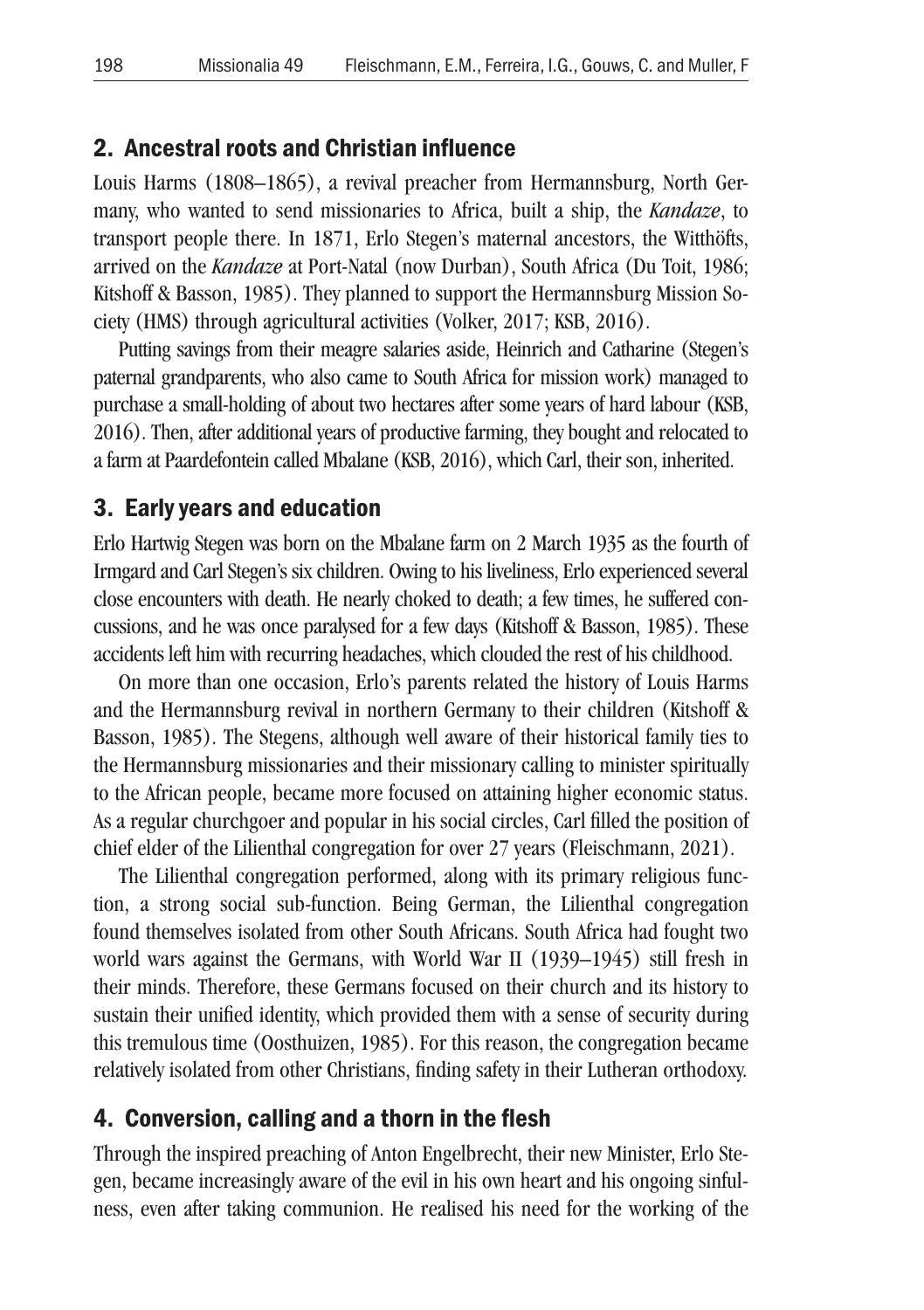triune God in his life. Although he desired to live a life pleasing to God, he found his nature pushing him in the opposite direction. Realising the scriptural truth that it is not just enough to realise one's own sinfulness and leave it at that (James  $1:22-24$ ), Erlo experienced a notable conversion at age 15. He came under such conviction of sin that he woke his parents up to put things right with them, asking their forgiveness for his disobedience and rebellious life. Stegen realised that keeping only some of the commandments is to no benefit. He perceived that God requested a higher standard, and that he was guilty of falling short of this (James 2:10). He struggled with his anger and fits of rage. According to his reading of Matthew 5:21- 22, he stood condemned. Ezekiel 18:4 made a profound impact, causing him to recognise himself as the soul that had sinned and deserved judgement, and that he needed salvation (Stegen, 2016). In desperation, he turned to Christ as his Saviour, and Christ saved him.

However, Stegen also received a 'thorn in the flesh,' as the Apostle Paul did. Due to his persistent headaches, he was forced by the doctor's orders to quit school. This came as a severe test for him. He wondered why God would confine him to his farm, but he shortly found the answer. Meeting up with some of his friends returning from school, he overheard them boasting about their unseemly social activities. Hearing them speaking as they did, Erlo realised that God, in His wisdom, had protected him from such a lifestyle (Fleischmann, 2021). While his peers were at their school desks, Stegen studied the Bible, memorising some chapters. Working from home, Erlo became a successful farmer and businessman (KSB, 2016).

Stegen received his calling soon after his conversion, but being confronted by the prospect of a poor life, he disregarded it (Stegen, 1982). Stegen cherished three activities: farming, making money, and his prized sport, tennis, which he expected would become his career (Fleischmann, 2021). For eighteen months during 1950 and 1951, Stegen experienced inner torment, as he rebelled against his spiritual calling (Stegen, 1988). In an attempt to set his mind on something else, he dedicated himself to tennis and was selected for the under-16 South African team (Du Toit, 1987). Even though he accomplished this goal, he remained restless and profoundly unhappy. This state would continue until he repented of his disobedience towards God, accepted his calling and turned his back on his family inheritance (Stegen, FPA/D33).

# 5. Awakening among the Zulus in Zululand

After completing a missionary training course, Stegen worked under the banner of Bibelhaus (Kitshoff & Basson, 1985) and felt a distinct calling regarding the Zulu nation (Khwela & Dube, 2019). Stegen ventured out for God with much zeal as a travelling evangelist, evangelising areas on both banks of the Umvoti river in Zulu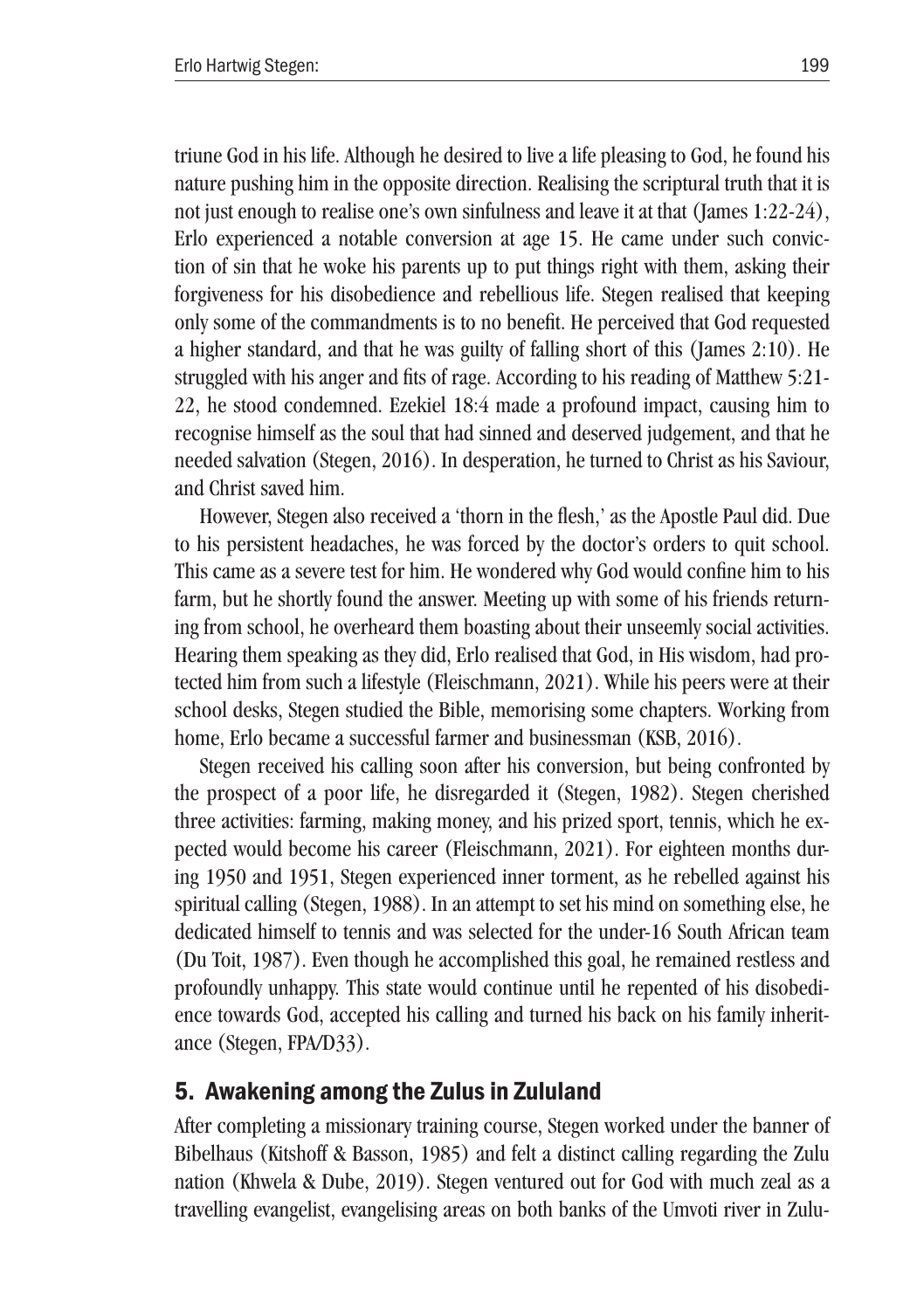land. He stated that he would preach until fire came down from heaven (Stegen, 1988). However, after twelve years of intense preaching, no revival fire had come. Exhausted by his own efforts, he became despondent, believing his ministry was a failure (Stegen, 2016).

Deeply troubled by this sense, he shared his burden with a small Zulu congregation in Maphumulo (Stegen, 1997) and asked them to search with him through Scripture for the key to revival (Stegen, 1984). As they studied the book of Acts, they came to appreciate the high standards of the first church. Grieved by their own infirmities, they cried out to God for His mercy. They mended their ways, recognising that their lives had been dishonouring and unscriptural before God. They prayed, "O God, please, we know that we could not do it in our strength. Our only hope is in You. *…* O God, we ask You for Your Name's sake, that You would work" (Stegen, 1977).

During his search for revival, Stegen became increasingly aware of his own pride and his lack of love for and genuine empathy towards the Zulus. Although he worked amongst them, Stegen found himself unwilling to serve them as their missionary. A great inward struggle arose. Stegen perceived that God was asking him to serve the Africans, by attending to their physical and spiritual needs, and yet his upbringing put him in opposition to that. He pleaded with God to send him to a country other than South Africa, promising that he would serve the indigenous group there. Yet, Stegen sensed that God was persisting in that he should become the least among the Africans. Finally, after some weeks of struggle, he bowed and accepted God's will. As he left his room, an elderly Zulu man approached him and addressed him as "Baba," which means father. Stegen marvelled that a man old enough to be *his* father should use that title for him. From that day on, Stegen was held in great respect by the Zulus from Zululand, being widely referred to as *Baba uMfundisi* (Father Preacher) (Fleischmann, 2021).

After months of studying the book of Acts and through honest introspection, revival came in 1966 to Stegen and his little congregation at Maphumulo. While they were on their knees praying, they suddenly became aware of His presence (KSB, 2016; Dube, 2019). They felt gripped by God's holiness and at the same time aware of their own unworthiness. They experienced a 'wind' blowing through them and realised that God was in their midst (KSB, 2016).

The first person to approach Stegen for help was the director of a school for witches (Stegen, 1979). She was thoroughly convicted of her sin and walked some distance to ask Stegen if God could forgive her for her evil deeds. She stated that she was to die soon and was on her way to hell. After sharing her story, she said, "Pray for me, that Jesus will rid me of these evil spirits." The co-workers prayed and cried out to God, "Oh Lord, set this person free!" Unexpectedly, these demons made an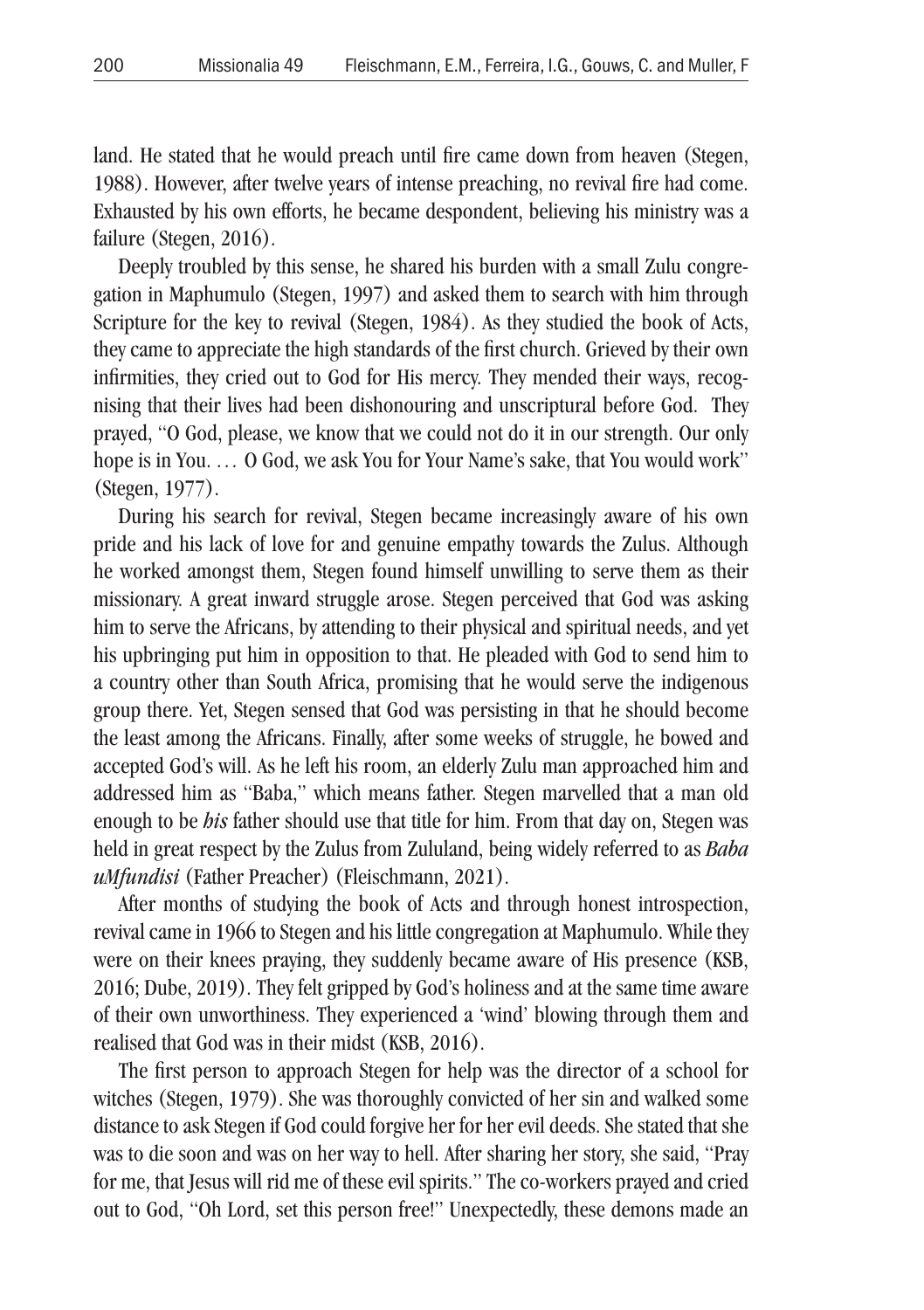extraordinary declaration, using the woman's voice: "We knew of God the Father, and even of God the Son, but since the Holy Spirit has come, we are burning. His fire is too hot for us. We must go" (Kitshoff & Basson, 1985).

After this incident, Erlo Stegen understood the deeper meaning of the text, "Not by might, nor by power, but by my Spirit, sayeth the Lord of hosts" (Zechariah 4:6). Stegen experienced in real life the meaning of Ephesians 6:12, "For we wrestle not against flesh and blood, but against principalities, against powers, against the rulers of the darkness of this world, against spiritual wickedness in high places." Through this incident, he realised that this was not a battle of the flesh against the spirit, but of God's Spirit against evil principalities (Kitshoff & Basson, 1985). The witch, now saved, returned home with much joy. This event was witnessed by Emanual Khwela, Jabulani Dube, Hilda Dube, and Lidia Dube (Koch, 1981).

Simultaneously, the Holy Spirit brought other individuals to a realisation of sin, righteousness and judgement, a process that began in the strongholds of evil. For weeks, many witch doctors converged on Stegen, with a deep conviction of their own sin (Van Rooy, 1986) , asking him if there was still hope for them. As they confessed their evil practices one by one, they received prayer and experienced the lifting of their burdens, replaced by deep joy and peace. Having obtained peace with God, they returned joyfully to their various communities (Fleischmann, 2021). This transformational change was soon noticed by the community (Fleischmann *et al.,* 2021b). To their amazement, these converted witches and witch doctors burnt their occult materials publicly, declaring their newfound faith in Christ (Van der Walt, 1978). This was unheard of in the Zulu tradition, and community members expected a fierce storm to demolish these converts. To their further astonishment, the anticipated storms never came. This turn of events, which seemed to shatter their previous beliefs, precipitated an interest in the God of the Christians.

# 6. The founding of KwaSizabantu Mission

The building at Maphumulo was too small to accommodate all those seeking peace with God. For this reason, the non-denominational KwaSizabantu Mission was established in 1970 to provide more space for those seeking God's mercy (Stegen, 1979; Dube, 2016). The place was wild and undeveloped, ranked with wattle plantations, and had no electricity or tap water available (Stegen, 1979; Dube, 2016). Over the years, the Mission has become a hub of activity, with semi-annual youth conferences for seven days of services which draw between four and six thousand youth, who do not have to pay any conference fees. Various national and international outreaches are also carried out from this Mission. Stegen, fulfiling his role as a pioneer, has, through experimental farming (Joubert, 2010), equipped the Mission to sustain itself and its branches by generating an income through multiple projects.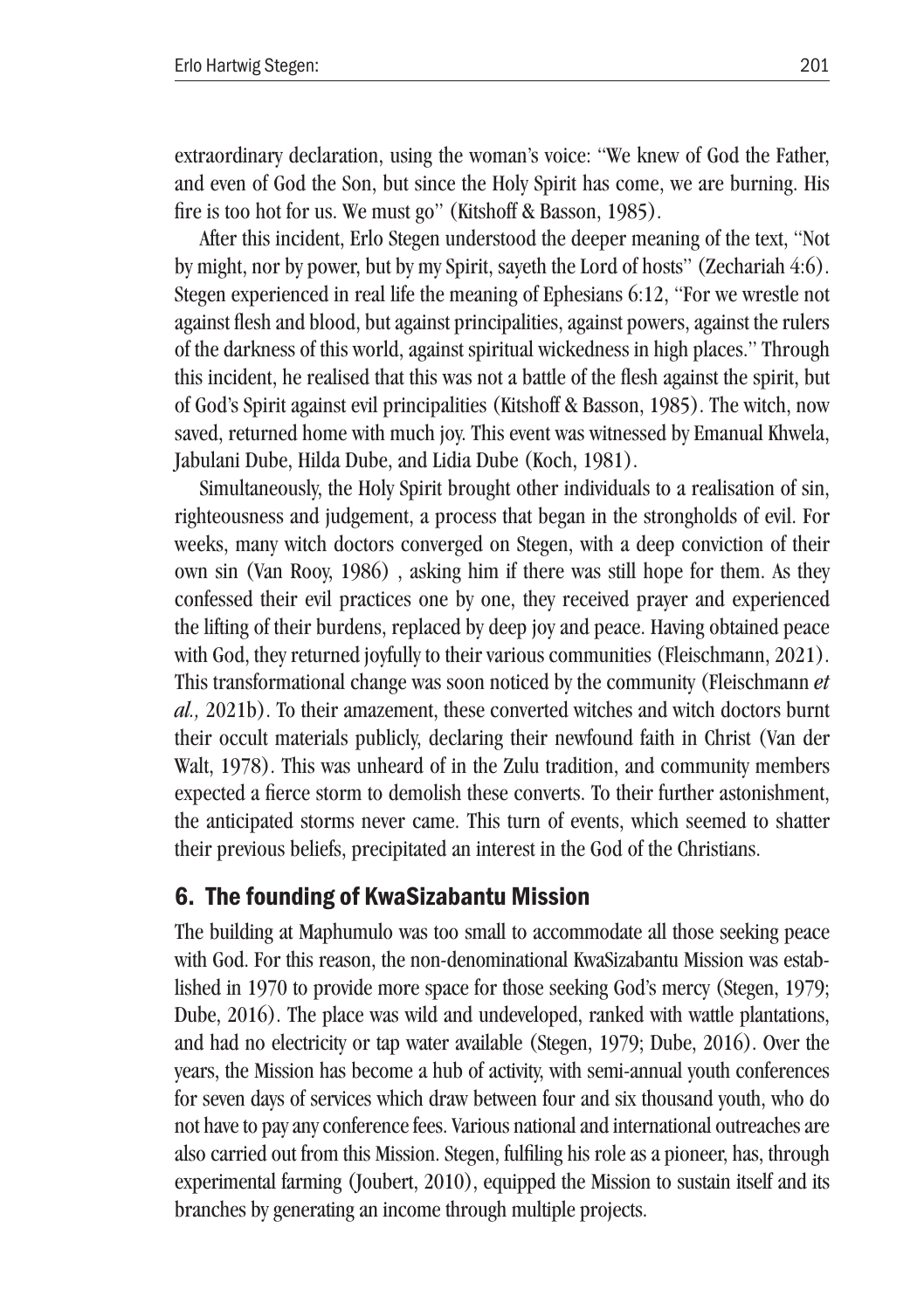#### 7. Divergent opinions

Since the start of the revival in 1966, two themes emerged in Stegen's ministry: rivers of life and opposition. Kitshoff and Basson (1985) state that the triune God being proclaimed at KwaSizabantu entailed love and a consuming fire. This became evident within the revival. As Stegen preached intrepidly in the Zulu vernacular, the message of salvation through Christ awakened the people to their lost and miserable state. Some loved Stegen for it, whereas others detested him for refusing to compromise God's standard as laid down in Scripture. From the latter group, Stegen experienced constant criticism. The severest criticisms arose from disgruntled former members who broke away from the Mission. Within this group, many could not accept the work among the mainly Zulu drug-addicted youth, sometimes two or three hundred at a time, who flocked to the Mission at a specific time for help (Fleischmann, 2021).

These criticisms sprout mainly from three sources: firstly, some did not welcome the idea of serving an African as a European missionary. Secondly, having a business mind-set while neglecting the needy soul of poor people, and thirdly, missionaries who recoiled from going through God's purifying fire and wanted to remain in charge of their own lives. The criticisms reached a breaking point when God led Stegen to provide free accommodation and meals to drug addicts who realised that they needed help. There was a choice at hand: either form bigger and better business enterprises to fund the work, or a scenario where income generated from various projects is being poured out to help these drug addicts find Christ (Fleischmann, 2021). This led to a break in the Mission, as discontented missionaries departed, some of them fearing that the addicts might endanger their lives and the peaceful atmosphere at the Mission. Although these discontented missionaries spread rumours through the media during 2019–2020, their various allegations were shown to be incorrect by an independent panel (Shazi & Mottee, 2020) and other investigative journalists (Welz, 2021; Puren, 2021).

Within an increasingly pluralistic world, the revived church's uncompromising message and the accompanying proclamation of power would be loathed by many. Armstrong (2001) stated that he could "only imagine how the media would respond to a genuine outpouring of the Spirit in our time." In seeking possible reasons for the opposition faced by these revival preachers, Tracy (1842) provides the following insight in relation to opposition against the revival of Edwards at Northampton:

If this was true doctrine and true religion, their own hopes were delusive, and their souls in danger of perdition. They must of necessity think ill, either of the work at Northampton, or of the religion which they professed, and perhaps taught. It was inevitable; therefore, human nature being what it is, that evidence should be sought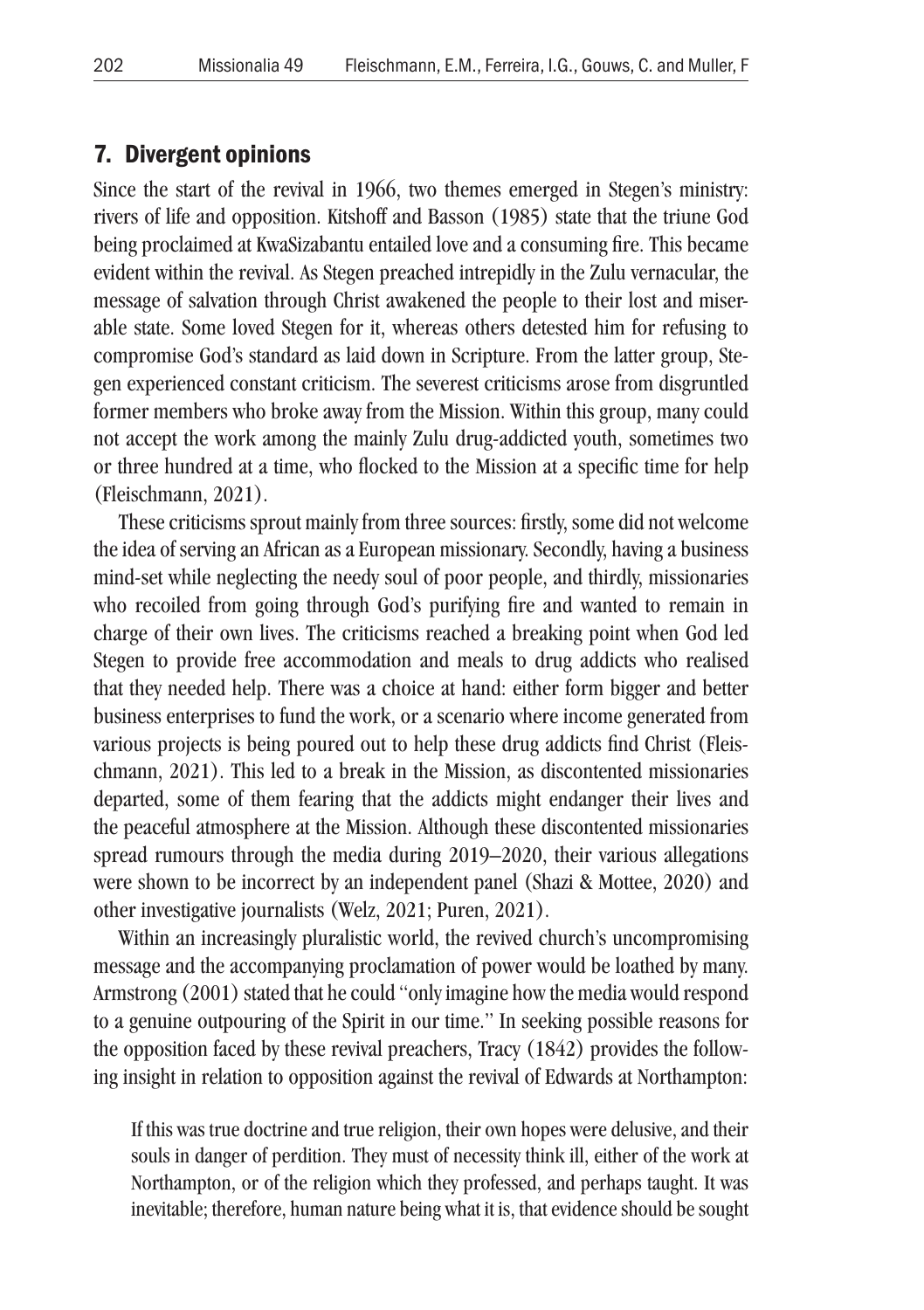and found against the work at Northampton; that all real faults should be gathered up and reported; that a lousy interpretation should be put upon everything that the hearer or beholder could not understand; and that every evil report should be exaggerated, till the sum total met the wishes of those who were anxious to condemn the work, lest the work should condemn them. In the following years, we shall find the same principle in vigorous operation, and on a larger scale, and with more permanent results.

This quotation from Tracy would be borne out in the ministry of Stegen as well. During 2019, disgruntled former members contacted various media outlets, raising serious allegations of money laundering and sexual abuse that allegedly stretched over the years. An independent panel consisting of two high-profile investigators found these allegations not to be true (Shazi & Mottee, 2020). Although these attacks, some of which came from some of his own brothers, deeply hurt him, Stegen continued to serve the Zulus of KwaZulu-Natal and quietly continued to go about his own missionary tasks. Although he did not seem to harbour bitterness against his attackers, he wept over them. As of his family forsook him in this way, the Zulu co-workers stood by him, as he had stood by them during the apartheid period.

Prince Buthelezi, of the Zulu royalty, observes that "despite extraordinary burdens wrought through spiritual battle, Stegen has flourished and his life's work at KwaSizabantu has flourished with him" (Buthelezi, 2015). In agreement with this line of thought, Hammond (2006) observes that "it [the mission] has thrived in spite of times of great opposition and slanderous campaigns against it." Regarding opposition, Stegen remarks that "wherever God is at work, the devil is also there to do his dirty counter work" (Hammond, 2006). He is of the opinion that the depth of God's work is often equivalent to the amount of opposition encountered.

Although the work thrived, Stegen's health, after long hours of hard labour, gave away in his 80s. To add to this burden, three of his own brothers struggled with the thought of Stegen serving the Zulus and empowering them to become trustees of a self-sustainable mission.

# 8. A non-apartheid Mission in an apartheid South Africa

Experiences in multiple dimensions provided Stegen with a conceptual lens for making sense of the hurt caused by the racial hierarchies of the apartheid regime. Having grown up under a mix of apartheid and entrenched nationalistic German culture, Stegen first had to come to grips with the issues of racism and nationalism in his own life (Fleischmann, 2021). Confronted by the Holy Spirit and having accepted God's calling to service amongst the Zulus from KwaZulu-Natal, he experienced the power of God's resurrection in his life to overcome his own pride and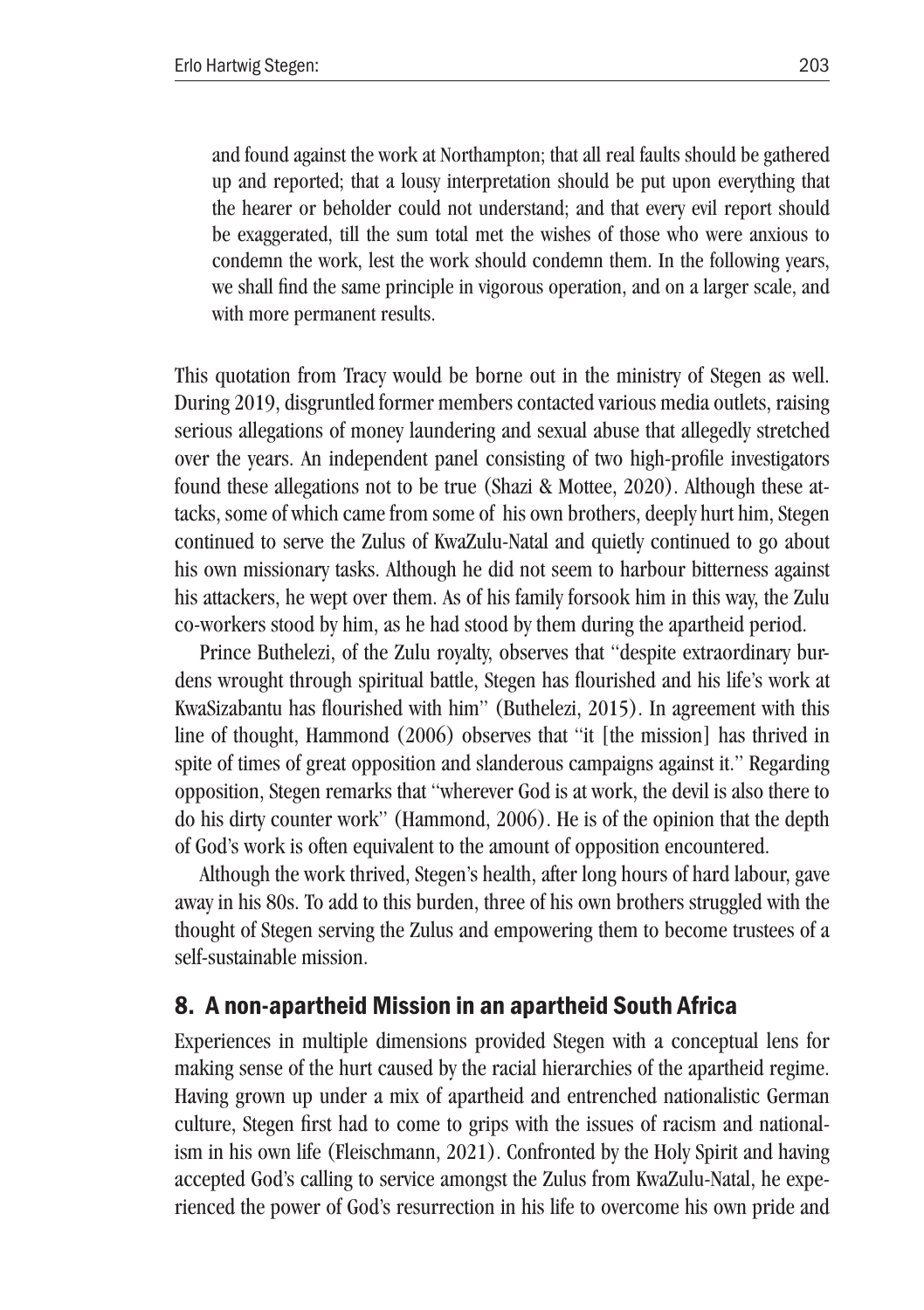nationalistic tendencies. As he experienced God's transforming power in his own life, it became his constant prayer to be able to see as God sees.

During the apartheid era (which cut through both laws and culture), whites did not mix with other races. As the country was polarised within an increasing apartheid regime, God called upon Stegen to bridge the widening racial gulf through sacrificial living and service to his Zulu neighbours. In this respect, and being awakened to the reality of eternity, he was half a century ahead of his time, breaking new ground and preparing the way for others to follow. Stegen's example of *serving* the Africans as a missionary influenced other farmers to the extent that they too allowed African people to sit in the vehicle's front seat with them as they travelled. This took place during the height of apartheid, even though they were despised for their stance (Duvel, 2019).

During the apartheid years, the law forbade mission outposts to be within three miles of one another (Van Rooy, 1987). This law restricted Stegen from preaching in the more densely populated Umvoti River area, which other churches jealously guarded. Any attempt by a missionary to work in their area was seen as trespassing and was immediately reported to the government. Although Stegen took up no collections and did not aim to steal the sheep of other congregations, he was barred from reaching out to people in this densely populated geographical area (Du Toit, 1987). Through the Mission Stations and Communal Reserves Act of 1909 of the Cape of Good Hope, any religious organisation, other than the established church, was required to seek special permission to hold any service attended by more than five members, the consequence being that a number of people were punished for doing mission work (Kaplan, Mclaughlin, Marvin, Nelson, Rowland & Whitaker, 1971). As Stegen was meeting with the Zulu brethren at the height of apartheid, he was frequently interrogated by the South African police, who suspected him of being a communist. According to the Native Administration Act of 1927, meetings of more than ten persons in native areas were allowed only by permission of the Native Commissioner or Resident Magistrate (Landis, 1957). Moreover, the Group Areas Act No. 41 of 1950 provided for the establishment of group areas, setting up the basis for the construction of a segregated society (Kaplan *et al.,* 1971). This legislation coincided with the time of Erlo's conversion, which laid the foundation for the construction of his multi-cultural society amid apartheid. In 1957, a new regulation was issued by the Minister of the Interior to further restrict mission stations other than those of the established church.

As a result of the prohibitions imposed by segregationists and apartheid legislation, the only remaining option for Stegen was to pitch his evangelical tent at Kingscliffe, south of the Umvoti valley, on the premises of his eldest brother's shop. There he would preach daily for fourteen months. Then he moved his tent to Maphumulo, north of the river, also on one of his brother's shop premises (Fleischmann, 2021).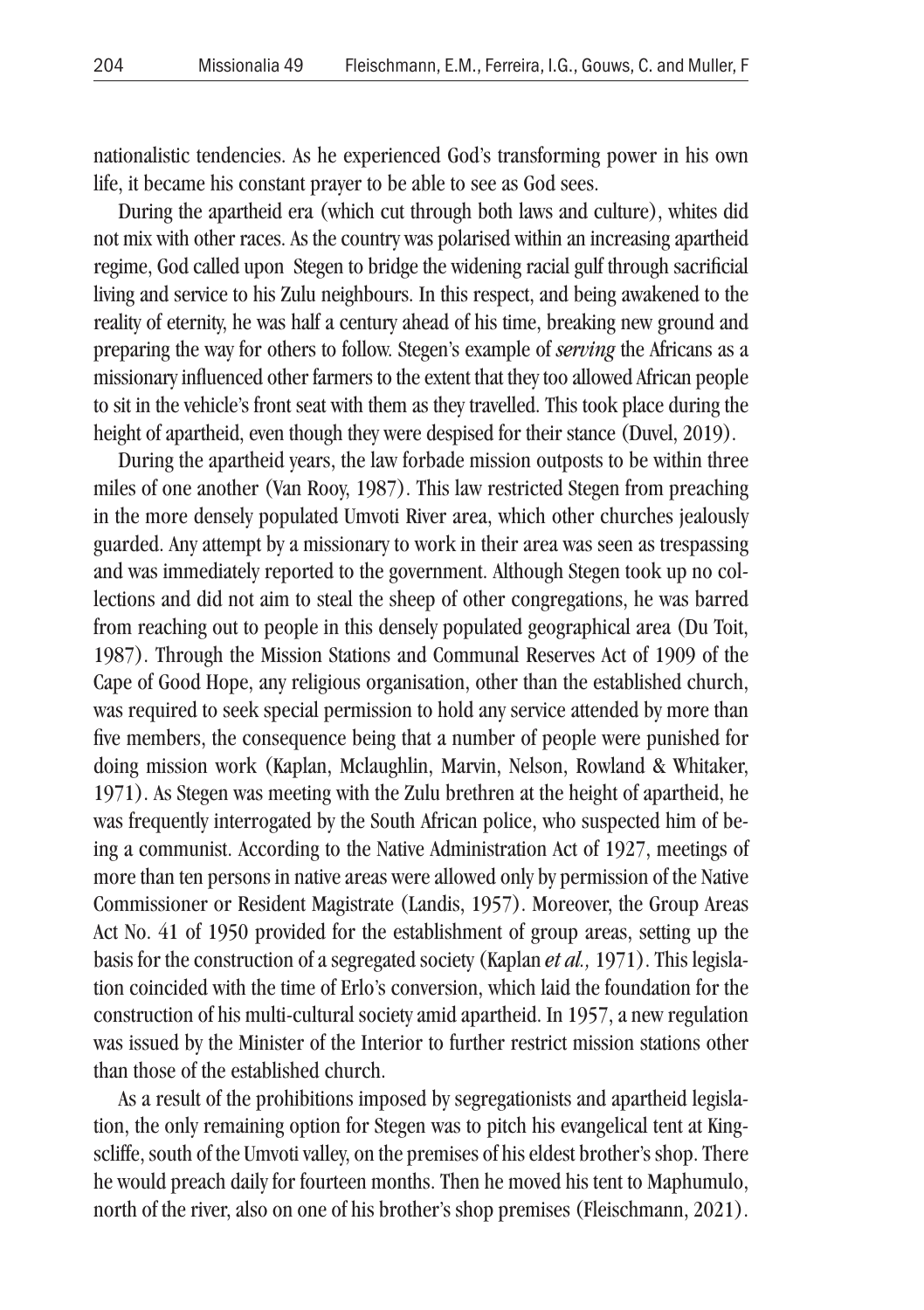As no mainline church was financing this ministry during this era, Stegen had no other option than to utilise his farming skills to provide the necessary means of support for his outreach to mainly the Zulu people of KwaZulu-Natal (Joosten, 2019). In addition, throughout the apartheid (1948–1994) and post-apartheid (post-1994) years, Stegen provided skills training in agriculture to the Zulu nation from Zululand to elevate them from poverty. However, by simply living amongst the Zulus, he became an object of scorn for many whites. Dube (2019), an advisor to King Goodwill Zwelithini, remarks that "others can say anything they like, whether good or bad about Baba uMfundisi [Stegen], but the testimony of his life before our very eyes has spoken volumes to our Zulu nation." Through Stegen's humility and love for the Zulu nation, the once-proud and hard hearts of Zulu men, who were clinging to their traditions, habits and customs, were won over (Ngubane, 2019). Ngubane states, "But once we came across this light [of the Gospel], things changed in our lives and the way we look at things … we looked differently, putting God first ... what we cling to is in a good relationship with God" (Ngubane, 2019).

Apartheid legislation could not stop the working of the Holy Spirit (Fleischmann, 2021). Stegen, through his example, eradicated the racism lurking within not only the hearts of his multi-racial congregation under apartheid decades before these laws were abolished (Ngubane, 2018), but also at Ellis Park Stadium in Johannesburg on 21 September 1986, where he preached to a multi-racial Christian gathering (Stegen, 1986). The importance of the things of this world had vanished, and converts became one sanctified body in Christ, meeting together in hearing God's word. Like Beyers Naude (Hofmeyr & Pillay, 1994), Stegen fearlessly condemned racism from the pulpit as an invited preacher in Afrikaans churches during apartheid. Likewise, to Father Trevor Huddleston (Hofmeyr & Pillay, 1994), no segregation legislation could separate Stegen from his congregation or from Christians of other races.

# 9. Stegen's idea of a self-sustainable mission station

Stegen endeavoured to make his Mission and its branches self-sustainable. In training his missionaries, he taught them, through example, not to request funding from people, but to work diligently and request things from God through prayer (Ngubane, 2019). This aligned Stegen with George Müller's and Louis Harms' stance never to solicit donations for missionary work. In his over 60 years of mission work, Stegen never took collections during services, whilst providing accommodation and meals free of charge for those seeking God (Fleischmann, 2021). In newsletters of 1985 and 1992, Stegen stated that none of his co-workers would request donations, and if someone does, they are not co-workers, but are abusing the Mission's name for their own gain (Stegen, 1985, 1992a, 1992b).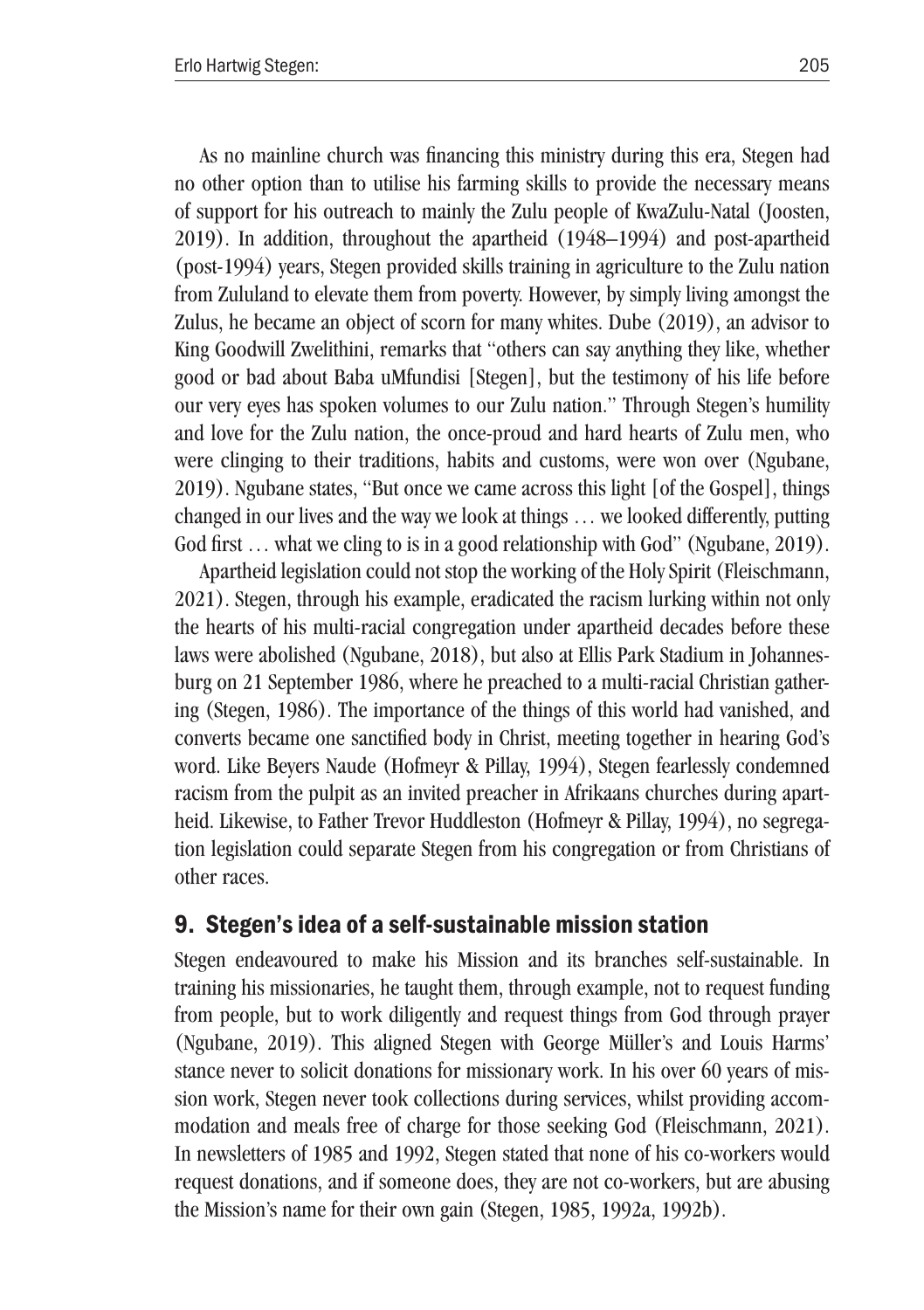

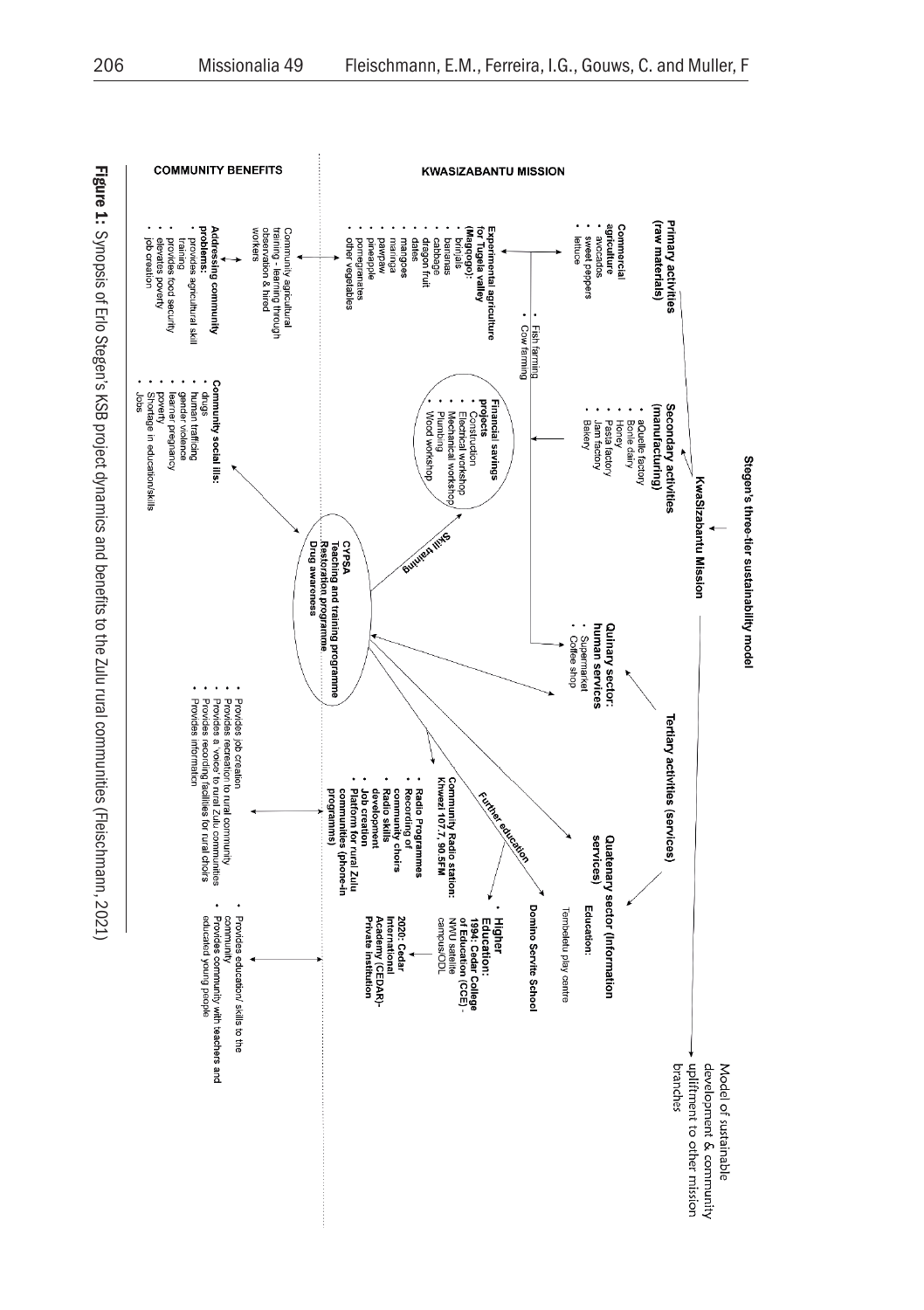As shown in Figure 1, there is a multifarious dynamic between different groups of projects and the community. The diagram shows several benefits for the rural community from Erlo Stegen's projects, such as support for communities facing social ills, acquiring agricultural and other skills by means of radio presentations and demonstrations, job creation, provision of information, and the provision of high-quality primary, secondary and tertiary education. In addition, this model of sustainable development and community upliftment is being rolled out to other branches in varying degrees, depending on the environment and the needs of the branch and its community.

The Mission started mainly with primary activities (agriculture) to provide finances for the development of secondary (wood carpentry, water bottling plant etc.), tertiary (education), and quinary activities (research activities). Stegen, under God's guidance, laboured tirelessly to experiment and commercialise various projects such as aQuellé (a water bottling plant) and Bonlé (a dairy). The income generated from these projects provides support to the Mission and community projects. In this way, the Mission provides support and sustenance to thousands in a greatly impoverished rural landscape. As Prince Buthelezi stated:

Erlo Stegen has given the greater part of his life to serving our people in this community and communities around KwaSizabantu. He has worked hard and served with humility. ... I admire his character and strength. I admire his leadership and humility. I am grateful for all he has done for my people in KwaZulu-Natal, for my family and for me (Buthelezi, 2015:2-3).

On visiting the Mission, Prince Buthelezi and other Zulu chiefs and community leaders saw to their astonishment how whites, blacks, coloured people and Indians would join in the same lines for their food and eat together in one big dining hall. Stegen had abolished apartheid on his mission station during the high tide of apartheid.

In an effort to avoid financial dependency, Erlo Stegen focussed his attention on three spheres:

- sustaining the mission and mission activities with various agricultural projects and experimental farming;
- developing sustainable indigenous missionaries, educating them on how to generate an income and set up a business to support their own families; and
- using his agricultural skills to teach impoverished people how to sustain themselves.

Stegen showed himself to be a visionary leader with endurance, patience, and a firm assurance that God is with him as he experiments to find means of sustaining various indigenous mission stations, visitors and missionaries with their families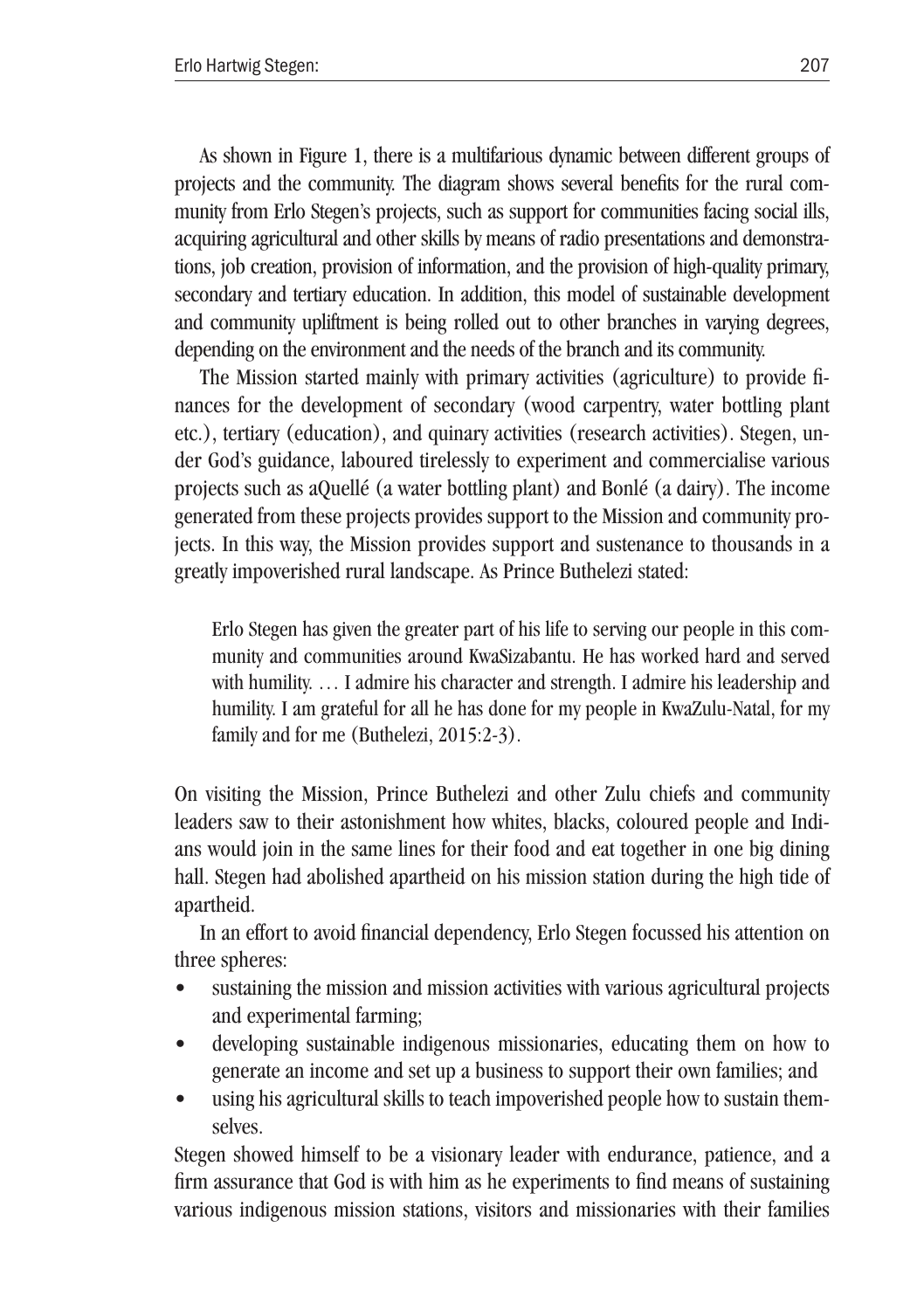| Control                                                                                                                |         |                                       |                                   |
|------------------------------------------------------------------------------------------------------------------------|---------|---------------------------------------|-----------------------------------|
| Ø0<br>$\blacksquare$<br>$\overline{\phantom{0}}$<br>$\overline{\phantom{a}}$<br>$\blacksquare$<br>$\blacksquare$<br>ш. |         | <b>Foreign</b>                        | Local                             |
|                                                                                                                        | Foreign | Colonial/paternal<br>or pioneer stage | Sponsorship model                 |
|                                                                                                                        | Local   | Young/developing church               | Indigenous/<br>sustainable church |

**Quadrant 1:** Foreign control + foreign funding = colonial/paternal model or pioneer **Quadrant 2:** Local control + foreign funding = sponsorship model **Quadrant 3:** Foreign control + local funding = young, developing church **Quadrant 4:** Local control + local funding = indigenous/sustainable church

Table 1: Location of control and finance in mission efforts (Stout, 2008)

(Joosten, 2019). From KwaSizabantu's inception, the location of control and finances in mission efforts is that of an indigenous sustainable mission station, as seen in quadrant 4 in Table 1.

KwaSizabantu Mission has developed into a self-governed, self-supported, and selfpropagating mission station as formulated classically by Rufus Anderson and Henry Venn a century and a half ago. Yet, contrary to the observation that most such churches could barely survive and tend not to become self-sufficient (Bosch, 2018), Kwa-Sizabantu Mission has developed into a sustainable mission under Zulu co-leadership.

# 10. Obedience to God's actual call, not to strategic concepts

To Stegen, God's call to obedience and right standing with Him through the Blood of Christ was more important than any project or prospect. Stegen held the view that if there was no unconfessed sin between him and God, he would be usable in God's hands to accomplish His purposes. Stegen, therefore, prioritised caring for his relationship with God. When the relationship with God is right, he believed, then life can flow to spiritually arid areas. One such example was witnessed by Nkosi Mabaso (Ndabezitha Mntungwa), chief of the Mntungwa clan, who colourfully describes how Stegen as "a pioneer missionary" reached out to his area, often referred to as the "devil's palace" due to its tribal feuds. Mabaso testified how God worked mightily through Stegen to end over 100 years of tribal wars between the Bathembu and Mabaso clans (Nkosi Mabaso, 2011). Mabaso stated, "I can point to many graves in my family, but because of the Gospel, death stopped. There is nothing greater than that closed chasm where many souls plunged in day after day" (Nkosi Mabaso, 2011).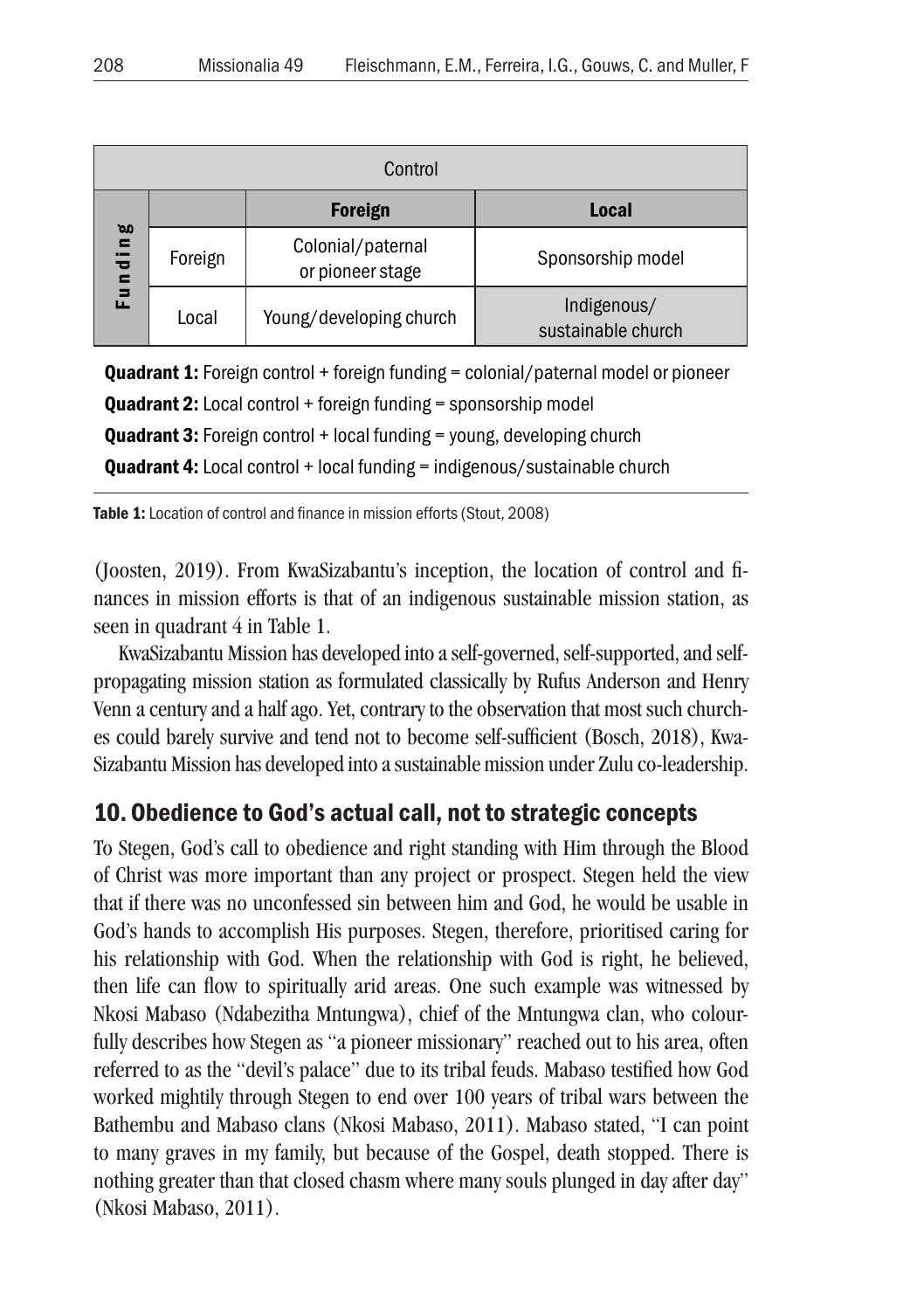# 11. Mission as living a counterculture informed by the Word of God

Stegen stresses the importance of living a holy life, so that the Holy Spirit is not grieved and His working thereby quenched. Stegen often refers to Acts 1, where Luke spoke about all that Christ *did* and *taught* (in that order)*,* suggesting that we should likewise follow this example of "walking our talk."

# 12.The Legacy of Erlo Hartwig Stegen

Erlo Hartwig Stegen is leaving a missiological legacy behind in Evangelical circles and rural Zulu communities of KwaZulu-Natal, which will continue to impact missions in the future. His stance that mission stations should be self-supporting bore fruit. At the time of writing, KwaSizabantu Mission consists of a water bottling business of 18,000 sqm, a dairy, over six hectares of hothouses, a community radio station (Pate & Dauda, 2013), a school, and tertiary higher education centre. In addition, over the past seven years, more than 18,500 drug-addicted young people have attended a 21-day restoration programme at the Mission free of charge, with over 5,500 schools visited during a national drug awareness campaign in these same years (Fleischmann *et al.,* 2021b). The revival also spread to other areas as many have been helped and inspired to go back home and "ignite God's fire" within their communities (Cibane, 2019).

For over 60 years, Stegen trained Zulus, whom God had equipped through the revival amongst their people to become bearers of the Gospel to the Global North and the rest of the world. This training coincides with the vision of Louis Harms to bring the Gospel to Africa, so that Africans in due time might return the Gospel to Europe (Grundmann, 2012). In 2007, Stegen received the Robert W. Pierce Award for Christian Service, which recognised his 56 years of labour amongst the Zulu nation as missionary, preacher, educator and man of compassion (Witness Reporter, 2007). In 2013, Stegen received the North-West University's Chancellor's medal in acknowledgement of his outstanding and continuing contributions to educational development, community uplift and outreach in rural and impoverished areas in Southern Africa (North-West University, 2013). Despite receiving these awards, Stegen is known for his humility (Ngubane, 2019) and well-loved for his fearless preaching of Scripture (Ngubane, 2018).

# 13.Missiological Impact of Stegen's Ministry

The impact of Stegen's ministry can be witnessed in several ways, including the lives of numerous converts and missionaries. From the inception of the revival, the Gospel has radically changed the lives of the worst of sinners (Majola, 2019), as Kurt Koch's extensive research on numerous cases during the 1980s demonstrated (Koch, 1981). Moreover, Stegen has been on extensive mission trips and outreaches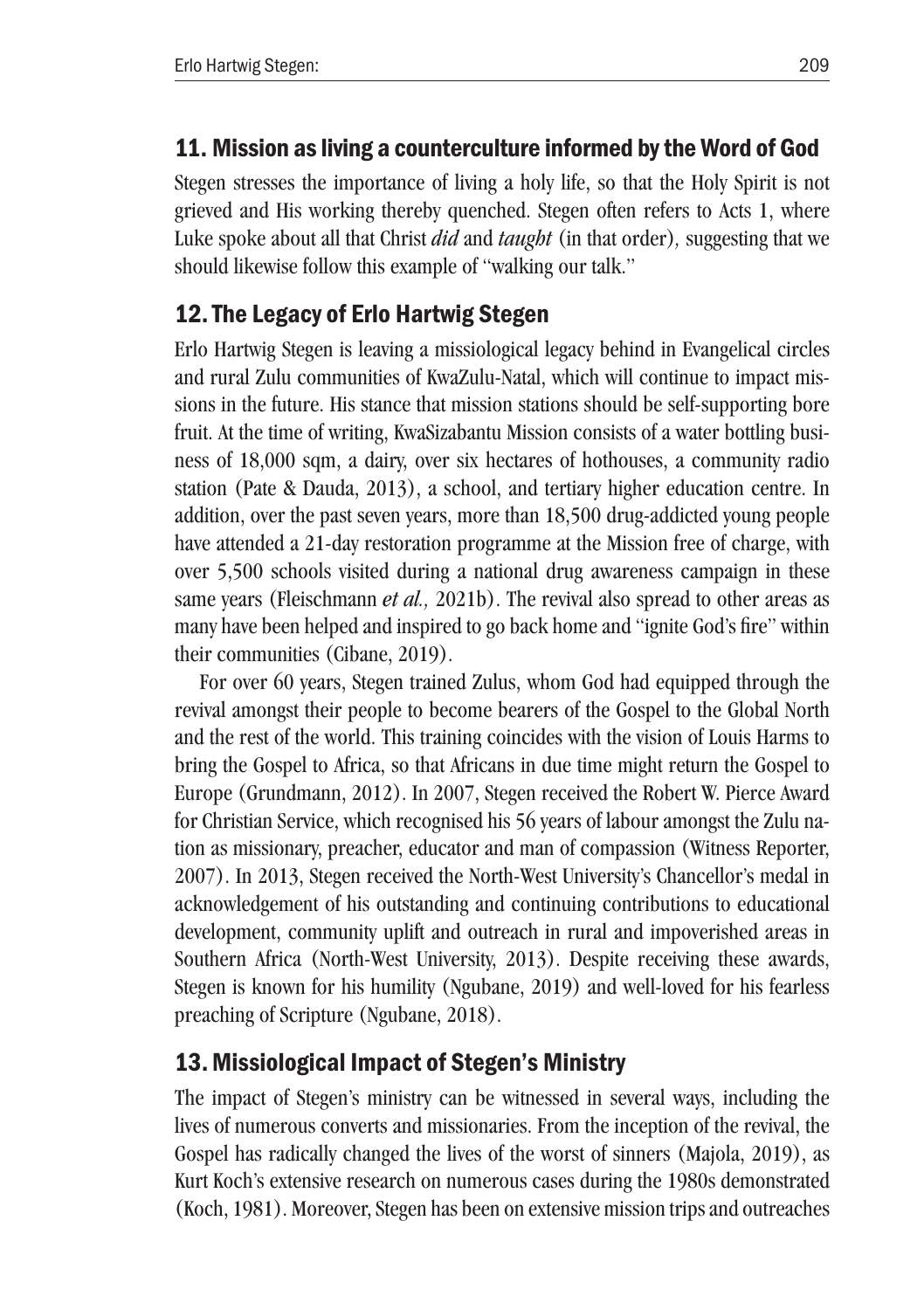on invitation, reaching out to all continents. With the coming of the digital age, his sermons have been indexed on numerous digital platforms and have been downloaded worldwide. The KwaSizabantu Ministers' Conferences held every second year have drawn an international network of preachers, ministers, and Christian workers from all denominations, providing a platform for dialogue, discussions and strong friendship. The Mission has become a home for missionaries and many other Christians from such countries as Australia, Belgium, the Democratic Republic of the Congo, France, Germany, Italy, Malawi, Mozambique, Paraguay, Romania, Russia, Switzerland, the Netherlands, and the USA (Fleischmann, 2021). Working shoulder to shoulder with missionaries from a variety of cultures and denominations, Stegen has provided opportunities for co-workers to participate fully in the mission work.

KwaSizabantu's non-denominational, inter-racial ministry provides a variety of rural ministries and inter-cultural teamwork. It has proved to be a suitable option for extensive exposure to students in missiology over a relatively short period within one geographic location (Barron, 2007). Barron attests to the fact that delegates visiting the Mission have returned inspired to implement similar humanitarian and community development projects within their own areas.

### 14. Conclusion

The life and ministry of Stegen indicate that God requires an obedient and willing heart. In His sovereignty, God can use any sanctified vessel to impact the world through a revival and missionary endeavour. Man cannot stir up an authentic revival, but it may be prayed for from God, who in His mercy may decide to answer the prayer for revival. Since the inception of the revival among the Zulus from Natal in 1966, Stegen has not been preoccupied with expanding his own reputation, but rather concerned that his life remained in the centre of God's activity. Stegen was willing to have his life radically adjusted from a self-centred to a God-centred one. Although unfounded, slanderous attacks may have seemed to damage the work for a short time, they could not change God's opinion about the workers upon whom He bestows His blessings if they keep on serving Him with an undivided heart. Only eternity will reveal the true extent of the missiological impact and legacy of Erlo Hartwig Stegen.

### References

Armstrong, J.H. 2001. *True revival.* Eugene, OR: Harvest House Publishers. Barron, C.D. 2007. *Missions exposure and training: The development and assessment of a cross-cultural training programme for two-thirds world missionaries.* Citeseer.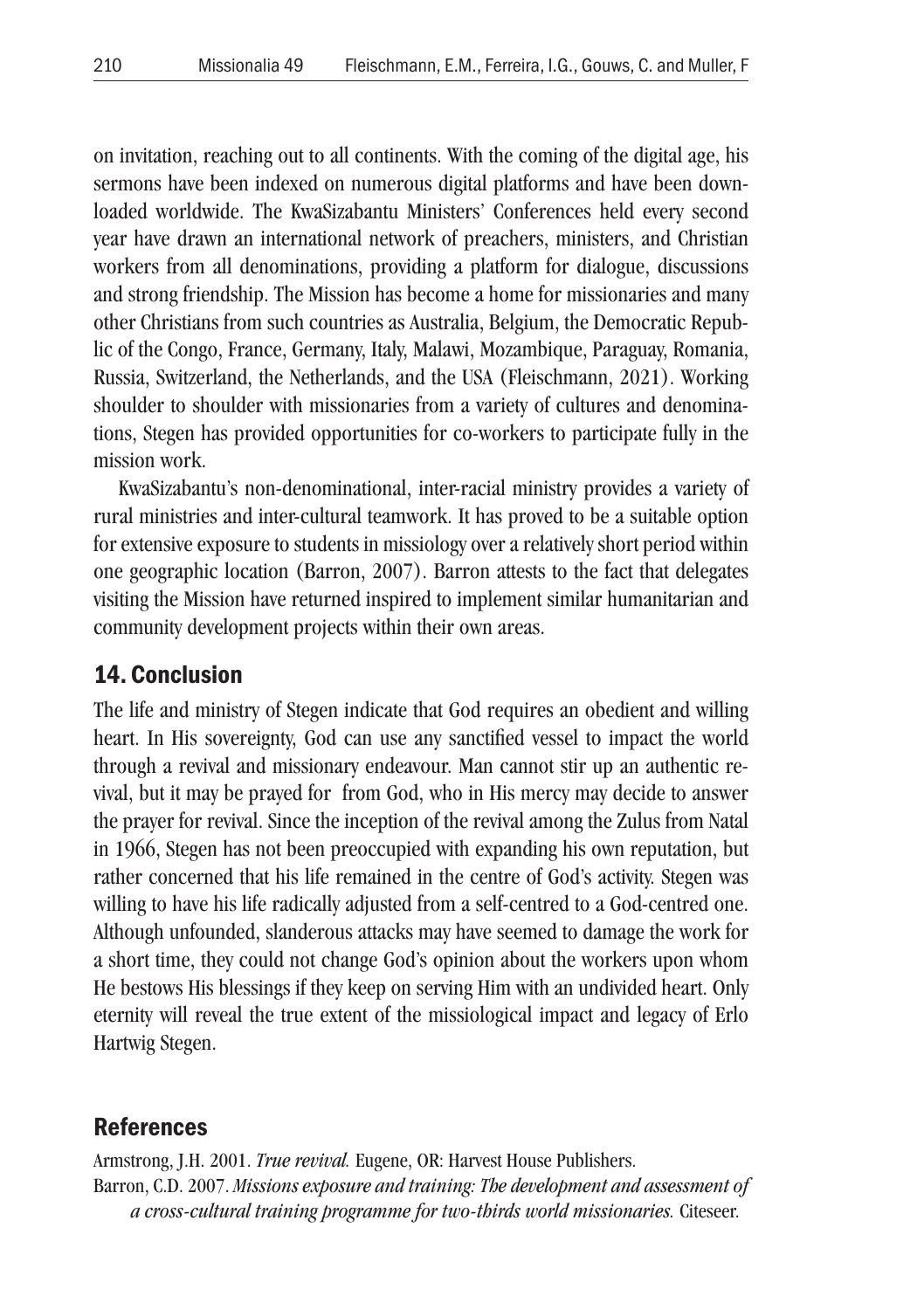- Basson, A. 2020. *Adriaan Basson: Want to stop a cult? Then don't buy aQuellé bottled water*. News24. [Retrieved from: https://www.news24.com/news24/Columnists/ AdriaanBasson/adriaan-basson-want-to-stop-a-cult-then-dont-buy-aquelle-bottledwater-20200920 (Accessed 8 June 2020)].
- Bosch, D.J. 2018. *Transforming Mission: Paradigm shifts in theology of Mission*. New York, Orbis Books.
- Buthelezi, M. 2015. *In celebration of the 80th birthday of the reverend Erlo Stegen.*
- Cibane, M. 2019. FPA/I29: Interview on Erlo Stegen. In E.M.L. Fleischmann (Ed.). (Unpublished) Fleischmann Private Collection.
- Du Toit, J.L. 1986. *Herlewing te KwaSizabantu in 'n sendingsituasie 'n historiese theologiese ondersoek.* Universiteit van Stellenbosch.
- Du Toit, W. 1987. *God se genade, die verhaal van KwaSizabantu*. Pretoria, SA: Publication Scan.
- Dube, L.T. 2016. *Lidia Dube shares early days of KSB.* KwaSizabantu mission.
- Dube, L.T. 2019. FPA/I13: Interview on Erlo Stegen. In E.M.L. Fleischmann (Ed.). (Unpublished) Fleischmann Private Collection.
- Duvel, C.H. 2019. FPAI1: Interview on Erlo Stegen. In E.M.L. Fleischmann (Ed.). (Unpublished) Fleischmann Private Collection.
- Fleischmann, E.M. 2021. *Erlo Hartwig Stegen: A missiological evaluation of his life, ministry and teachings*. PhD study. North-West University: Potchefstroom.
- Fleischmann, E.M., Ferreira I.G. & Muller, F. 2021a. A two-tier protestant evaluative framework for cults applied to KwaSizabantu Mission. *Skriflig/In Luce Verbi*, 55(1), 9.
- Fleischmann, E.M.L., Ferreira, I.W. & Muller, F. 2021b. Protestant revivals (awakenings) and transformational impact: A comparative evaluation framework applied on the revival among the Zulus (South Africa). *Transformation: An International Journal of Holistic Mission Studies*, 1-20.
- Grundmann, C.H. 2012. Mission in simplicity of heart and mind: Ludwig harms and the founding of the Hermannsburg mission. *Missiology,* 40, 381-392.
- Hammond, P. 2006. *40 years of revival at KwaSizabantu.* Retrieved from: https://www. christianaction.org.za/index.php/articles/revival/292-40-years-of-revival-at-kwasizabantu (Accessed on 18 February 2021)].
- Hofmeyer, J.W. & Pillay, G.J. 1994. A history of Christianity in South Africa. Pretoria, Haum Tertiary.
- Joosten, D. 2019. FPA/I2: Interview on Emseni Farming. In E.M.L. Fleischmann (Ed.). (Unpublished) Fleischmann Private Collection.
- Joubert, R. 2010. *Diversified farming, booming business.* Retrieved from: https://www. farmersweekly.co.za/crops/field-crops/diversified-farming-booming-business/ (Accessed 6 June 2021).
- Kaplan, I., Mclaughlin, J.L., Marvin, B.J., Nelson, H.D., Rowland, E.E. & Whitaker, D.P. 1971. *Area handbook for the Republic of South Africa,* Washington, U.S. Government Printing Office.
- Khwela, B.E. & Dube, J. 2019. PFA/I8: Interview on the history of the revival among the Zulus part 1. In E.M.L. Fleischmann (Ed.). (Unpublished) Fleischmann Private Collection.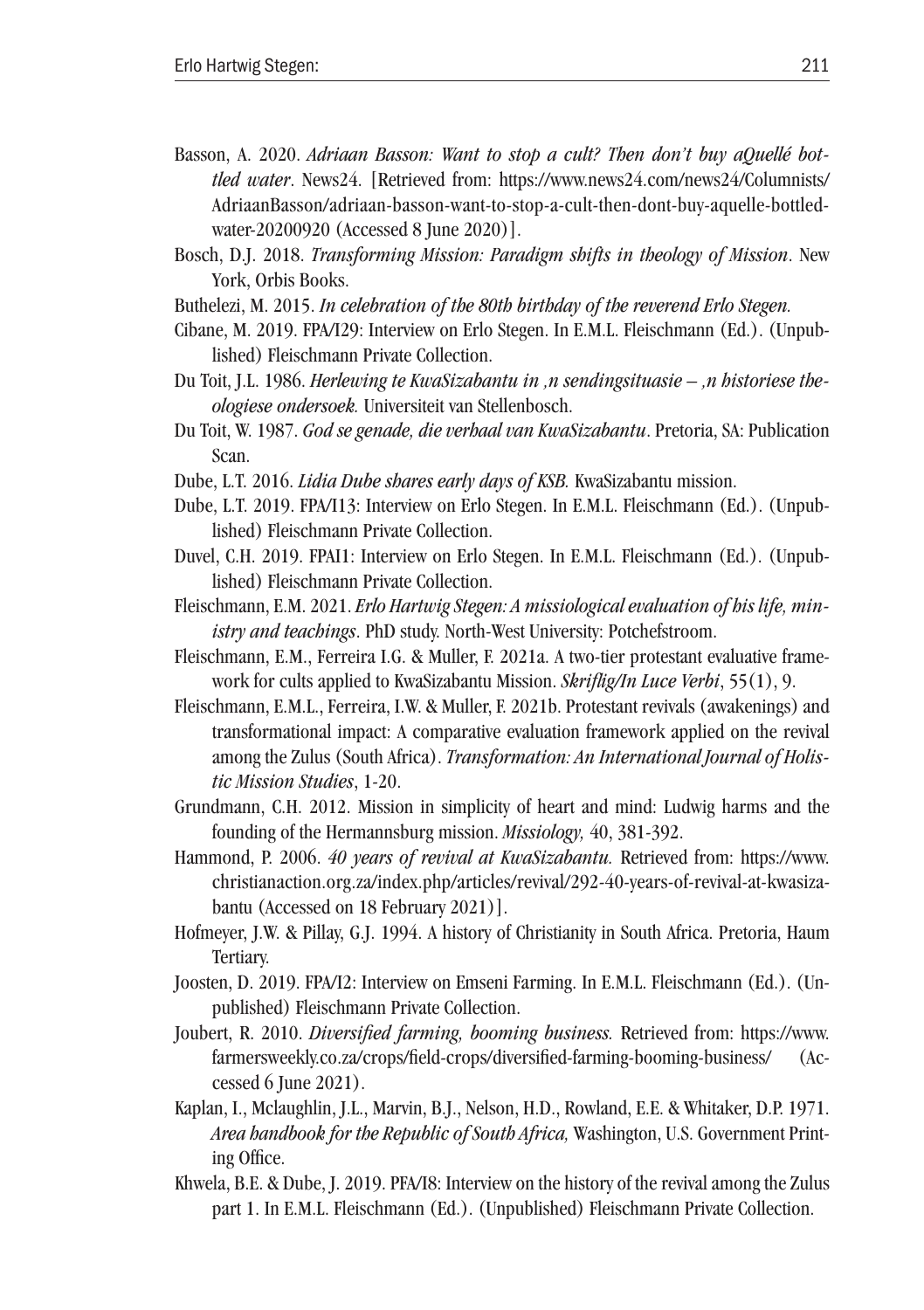- Kitshoff, M.C. & Basson, H.E. 1985. *As die vuur kom, die verhaal van KwaSizabantu.* Mtunzini, Leseratte Publikasies.
- Koch, K.E. 1981. *God amongst the Zulus.* Germany, Ebner Ulm.
- KSB. 2016. *Erlo Stegen A documentary: An overview of 60 years of his ministry.* Kwa-Sizabantu Mission.
- Landis, E.S. 1957. Apartheid legislation. *Africa Today*, 45-48.
- Majola, J. 2019. FPA/I28: Interview on Erlo Stegen. In E.M.L. Fleischmann (Ed.). (Unpublished). Fleischmann Private Collection.
- Ngubane, P.M. 2018. FPA/I14: Interview on Erlo Stegen. In E.M.L. Fleischmann (Ed.). (Unpublished). Fleischmann Private Collection.
- Ngubane, M. 2019. FPA/I17: Interview on Erlo Stegen. In E.M.L. Fleischmann (Ed.). (Unpublished) Fleischmann Private Collection.
- Nkosi Mabaso, N (Mntungwa chief). 2011. Interview on Erlo Stegen. In B. Khumalo (Ed.). (Unpublished) Khwezi.
- North-West University. 2013, 8 Aug. NWU Chancelor's Medal Erlo Hartwig Stegen [YouTube Retrieved from: https://www.youtube.com/watch?v=5magvDihqMI. (Accessed 14 Jun 2020)].
- Oosthuizen, G.J. 1985. *KwaSizabantu-sending, 'n ondersoek na sy ontstaan en funksionering.* PhD, University of Pretoria.
- Pate, U.A. & Dauda, S. 2013. Media and socio economic development in Northern Nigeria. *Journal Komunikasi: Malaysian Journal of Communication,* 29.
- Puren, S. 2021. KwaSizabantu and News24. *Noseweek*. March/April ed. [Retrieved from: https://digital.lib.sun.ac.za/bitstream/handle/10019.2/16942/noseweek250. pdf?sequence=1 (Accessed 7 July 20210)].
- Shazi, K. & Mottee, L. 2020. *Report of the independent panel: Section b, main report. Investigation into allegations against KwaSizabantu Mission*. Durban, South Africa: Ubuye Chambers and Arnott & Associates, Attorneys and Conveyancers.
- Stegen, E.H. 1977. *FPA/D30: Revival amongst the Zulus, 1977-12-30.* (Unpublished, transcribed).
- Stegen, E.H. 1979. *FPA/D12: God werk soos Hy wil, 1979-05-26.* (Ongepubliseer, getranskribeer).
- Stegen, E.H. 1982. *FPA/D14: Herlewing onder die Zoeloes, 1982-03-06.* (Ongepubliseer, getranskribeer).
- Stegen, E.H. 1984. *FPA/D9: Strome van lewende water, 1984-07-31.* (Ongepubliseer, getranskribeer).
- Stegen, E.H. 1985. *KSB Nuusbrief, Mei.* KwaSizabantu Mission.
- Stegen, E.H. 1986. *KSB Nuusbrief, September.* KwaSizabantu Mission.
- Stegen, E.H. 1988. *FPA/D31: Revival no1, 1988-08-16.* (Unpublished, transcribed).
- Stegen, E.H. 1992a. *KSB nuusbrief.* KwaSizabantu Mission.
- Stegen, E.H. 1992b. *KSB nuusbrief, Maart.* KwaSizabantu Mission.
- Stegen, E.H. 1997. *FPA/D18: Herlewing begin by jouself a, 1997-04-21.* Ongepubliseer, getranskribeer.
- Stegen, E.H. 2016. *Revival among the Zulus.* Kranskop, KwaSizabantu Mission.